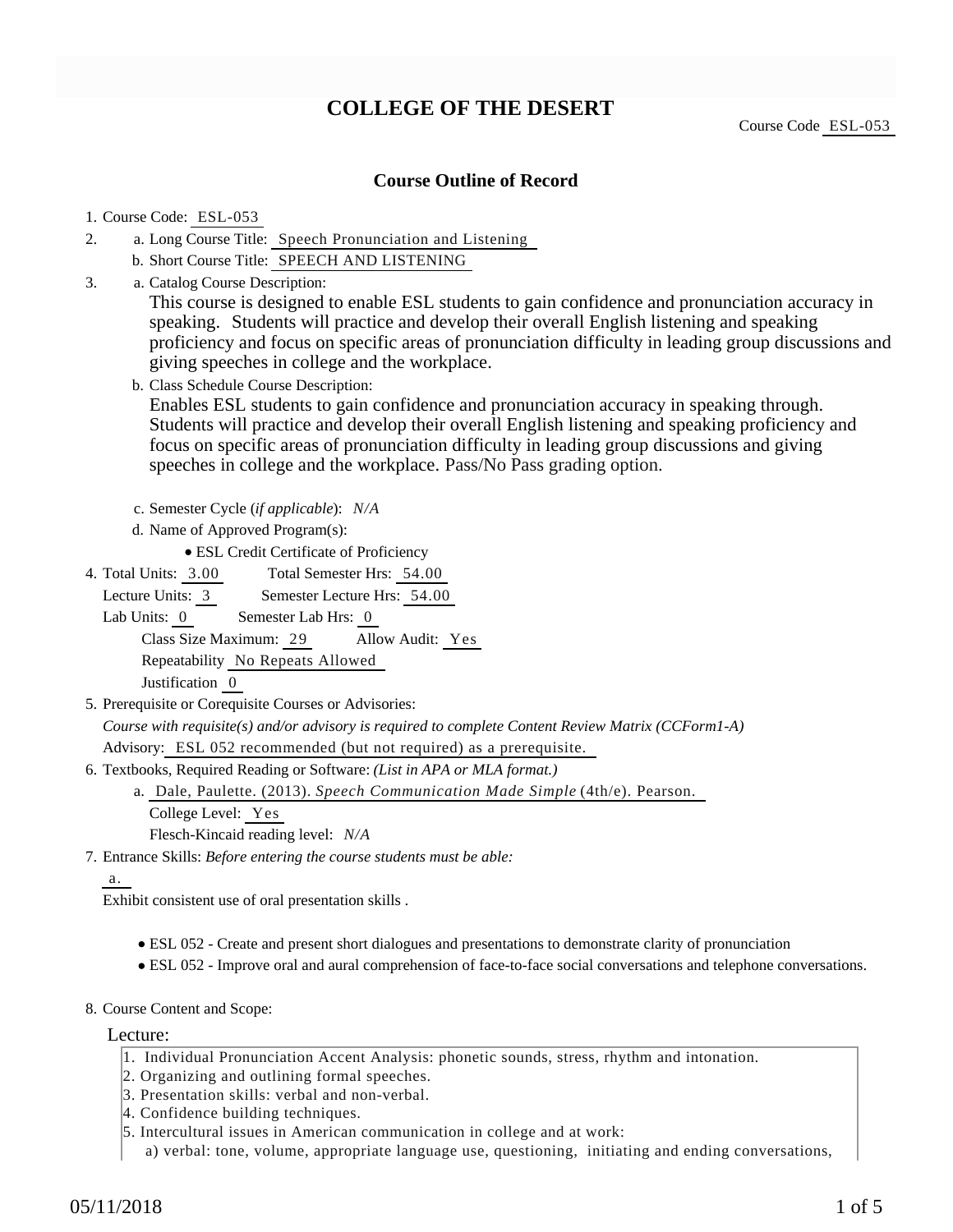## ESL 053-Speech Pronunciation and Listening

and utterances.

- b) non-verbal: eye-contact, facial expressions, and body language.
- 6. Active listening: a) questioning
	- b) note-taking

Lab: *(if the "Lab Hours" is greater than zero this is required)*

9. Course Student Learning Outcomes:

1.

Communicate orally modeling standard American diction and fluency;

2.

Actively ask and answer questions in pair, group and class discussions;

3.

Produce and then present structured speeches.

- 10. Course Objectives: Upon completion of this course, students will be able to:
	- a. Exhibit consistent use of oral presentation skills;
	- b. Demonstrate self-confidence when speaking in front of a group;
	- c. Organize oral presentations;
	- d. Produce improved standard English diction and fluency through practice of oral presentations;
	- e. Demonstrate culturally appropriate oral communication skills and interpretation of American speech;
	- f. Employ active listening techniques;
	- g. Demonstrate oral and aural comprehension in academic and workplace situations.

11. Methods of Instruction: *(Integration: Elements should validate parallel course outline elements)* 

- a. Discussion
- b. Lecture
- c. Participation
- d. Role Playing
- 12. Assignments: (List samples of specific activities/assignments students are expected to complete both in and outside of class.) In Class Hours: 54.00

Outside Class Hours: 108.00

- a. In-class Assignments
	- 1. Role-play scenarios: job interview, conflict resolution, and cultural differences.
	- 2. View video lectures from range of content areas and practice listening comprehension and note-taking skills.
	- 3. Partner practice and group practice: leading discussions and participating in discussions.
	- 4. Peer critique formal speeches.
- b. Out-of-class Assignments
	- 1. Create organized speeches.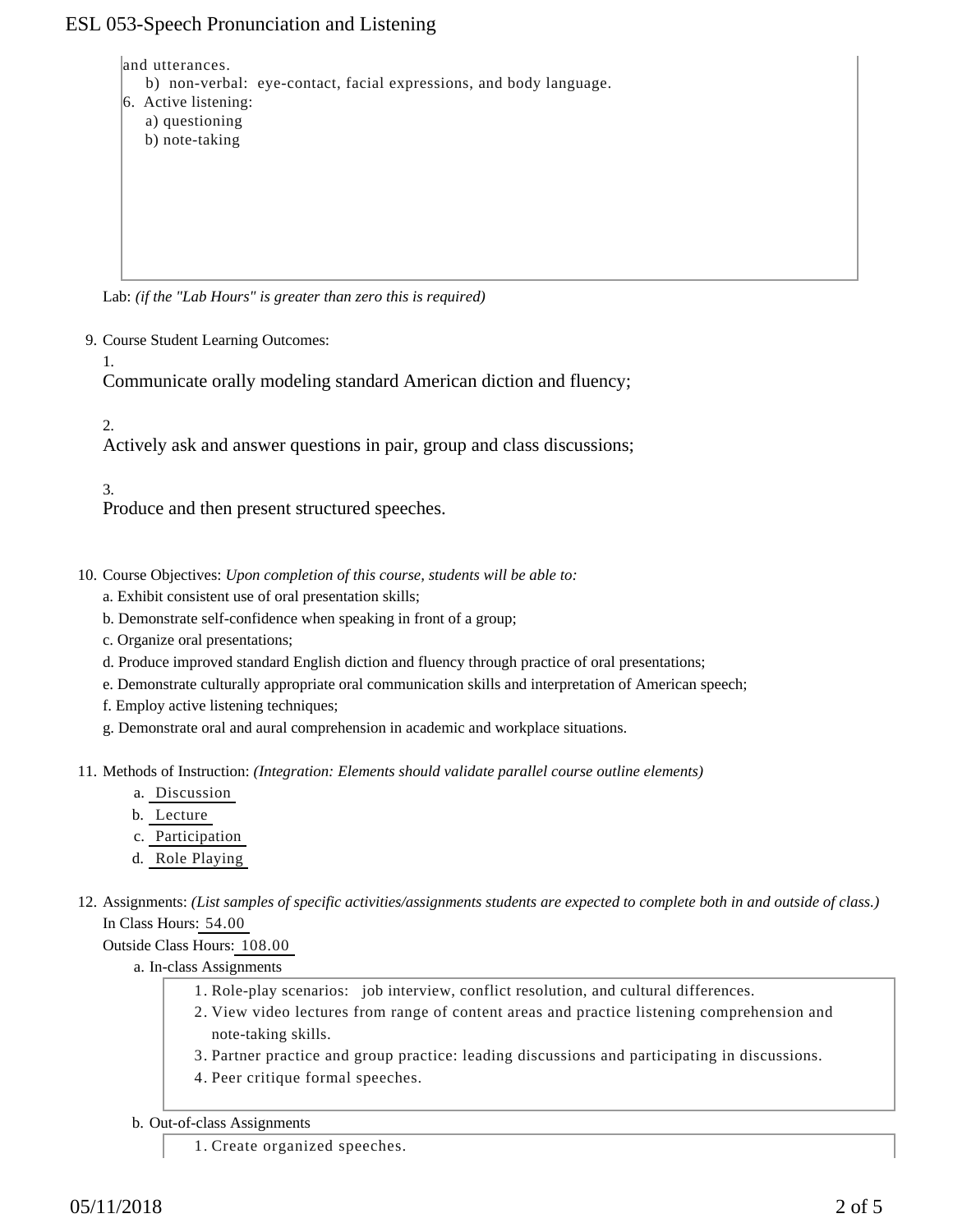### ESL 053-Speech Pronunciation and Listening

- 2. Read Text and Blackboard material and do practice activities.
- 3. Create job interview answers and practice for oral interview.
- 4. Take notes on assigned videos.

13. Methods of Evaluating Student Progress: The student will demonstrate proficiency by:

- Written homework
- Critiques
- Presentations/student demonstration observations
- Group activity participation/observation
- Self/peer assessment and portfolio evaluation
- True/false/multiple choice examinations
- Mid-term and final evaluations
- Student participation/contribution
- Oral and practical examination
- 14. Methods of Evaluating: Additional Assessment Information:
- 15. Need/Purpose/Rationale -- All courses must meet one or more CCC missions.
	- PO-GE C3 Arts, Humanities, and Culture

Analyze the variety of forms of expression and how those are used to communicate social, cultural, and personal

ideas, feelings, and concepts;

 Effectively communicate and express themselves and make themselves understood through visual, auditory, tactile, and symbolic means.

Articulate the differences and similarities between and within cultures.

PO-GE C4.a - Language & Rationality (English Composition)

Communicate in many different situations, involving diverse people and viewpoints.

Listen and analyze the substance of others' comments.

 Recognize public presentation of oral and written work as a process subject to brainstorming, organizing, drafting, and revising.

IO - Personal and Professional Development

Value diverse cultures and populations.

Value the feedback of others.

IO - Critical Thinking and Communication

 Appreciate diversity as it is expressed in multiple disciplines and across various cultures through reading, speaking and writing.

 Conduct research, gather and evaluate appropriate information, organize evidence into oral and written presentation, using proper MLA, APA, and other discipline-specific formats to cite sources.

IO - Global Citizenship - Ethical Behavior

 Appreciate the complexity of global relationships between self and others, as well as self and the environment. Exhibit respect for self and others.

PO-SSS Personal Development and Responsibility

Value and accept people with different cultural and linguistic backgrounds and abilities.

PO-SSS Self-Awareness, Self-Understanding, and Self-Advocacy

Evaluate their knowledge, skills, and abilities.

16. Comparable Transfer Course

| <b>University System</b> | Campus | <b>Course Number</b> | <b>Course Title</b> | <b>Catalog Year</b> |
|--------------------------|--------|----------------------|---------------------|---------------------|
|--------------------------|--------|----------------------|---------------------|---------------------|